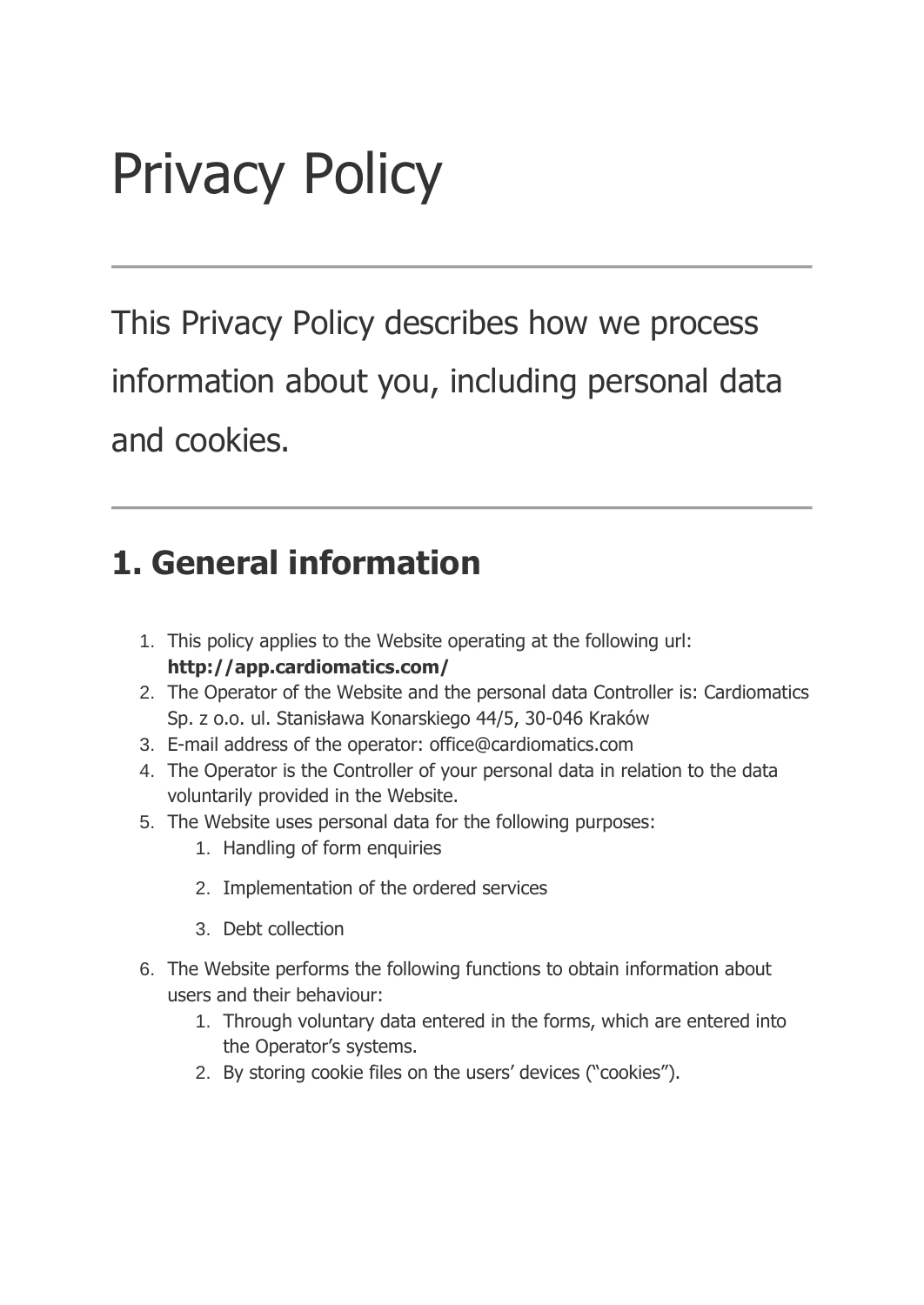## **2. Selected data protection methods applied by the Operator**

- 1. The places where you log in and enter your personal data are protected in the transmission layer (SSL certificate). This way, the personal data and login data entered on the site are encrypted on the user's computer and can only be read on the target server.
- 2. Personal data stored in the database are encrypted in such a way that only the Operator who holds the key can read them. In this way, the data is protected in case of the database theft from the server.
- 3. Users passwords are protected by hash function. The hash function is unidirectional – it is not possible to reverse it, which is currently the modern standard for storing user passwords.
- 4. The Operator periodically changes its administrative passwords.
- 5. In order to protect data, the Operator regularly makes backup copies.
- 6. An important element of data protection is regular updating of all software used by the Operator to process personal data, which in particular means regular updates of development components.

### **3. Hosting**

1. The service is hosted (technically maintained) on the following operator's server: AWS

### **4. Your rights and additional information about the use of the data**

- 1. In some situations, the Controller has the right to transfer your personal data to other recipients, if it is necessary to perform the agreement concluded with you or to fulfil the obligation to which the Controller is subject. This applies to the following groups of recipients:
	- the hosting company on an entrustment basis
	- law firms and debt collectors
	- payment operators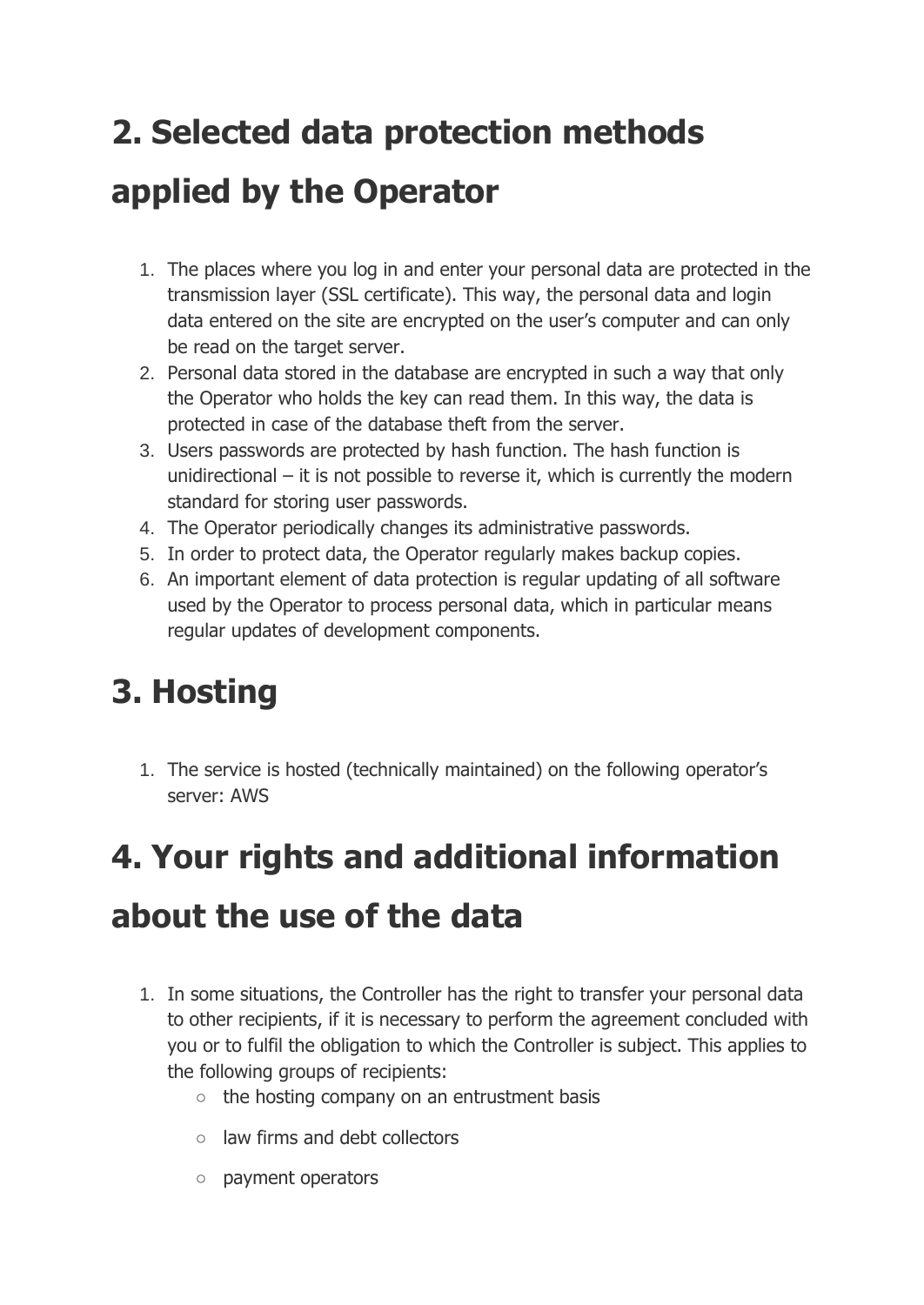○ authorised employees and co-workers who use the data in order to

achieve the purpose of the website's operation

- 2. Your personal data is processed by the Controller no longer than it is necessary to perform the related activities specified in separate regulations (e.g. accounting regulations). With regard to marketing data, the data will not be processed for more than 3 years.
- 3. You have the right to request from the Controller to:
	- access your personal data,
	- $\circ$  rectify them,
	- erase them,
	- restrict the processing,
	- $\circ$  and the right to data portability.
- 4. You have the right to object within the processing indicated in Section 3.3 (c) to the processing of personal data for the purpose of performing legally justified interests of the Controller, including profiling, however, the right to object cannot be exercised where there are valid legitimate grounds for processing, overriding interests, rights and freedoms, in particular the determination, enforcement or defence of claims.
- 5. You have the right to file a complaint against the Controller's activities with the President of the Personal Data Protection Office, ul. Stawki 2, 00-193 Warszawa.
- 6. Providing personal data is voluntary, but necessary for the service of the Website.
- 7. You may be subject to actions involving automated decision making, including profiling, in order to provide services under the concluded agreement and to conduct direct marketing by the Controller.
- 8. Personal data will not be transferred to third countries within the meaning of the data protection regulations. This means that we are not transferring them outside the European Union.

#### **5. Information in the forms**

- 1. The Website collects information provided voluntarily by the user, including personal data in so far as they are provided.
- 2. The website can store information about connection parameters (time stamp, IP address).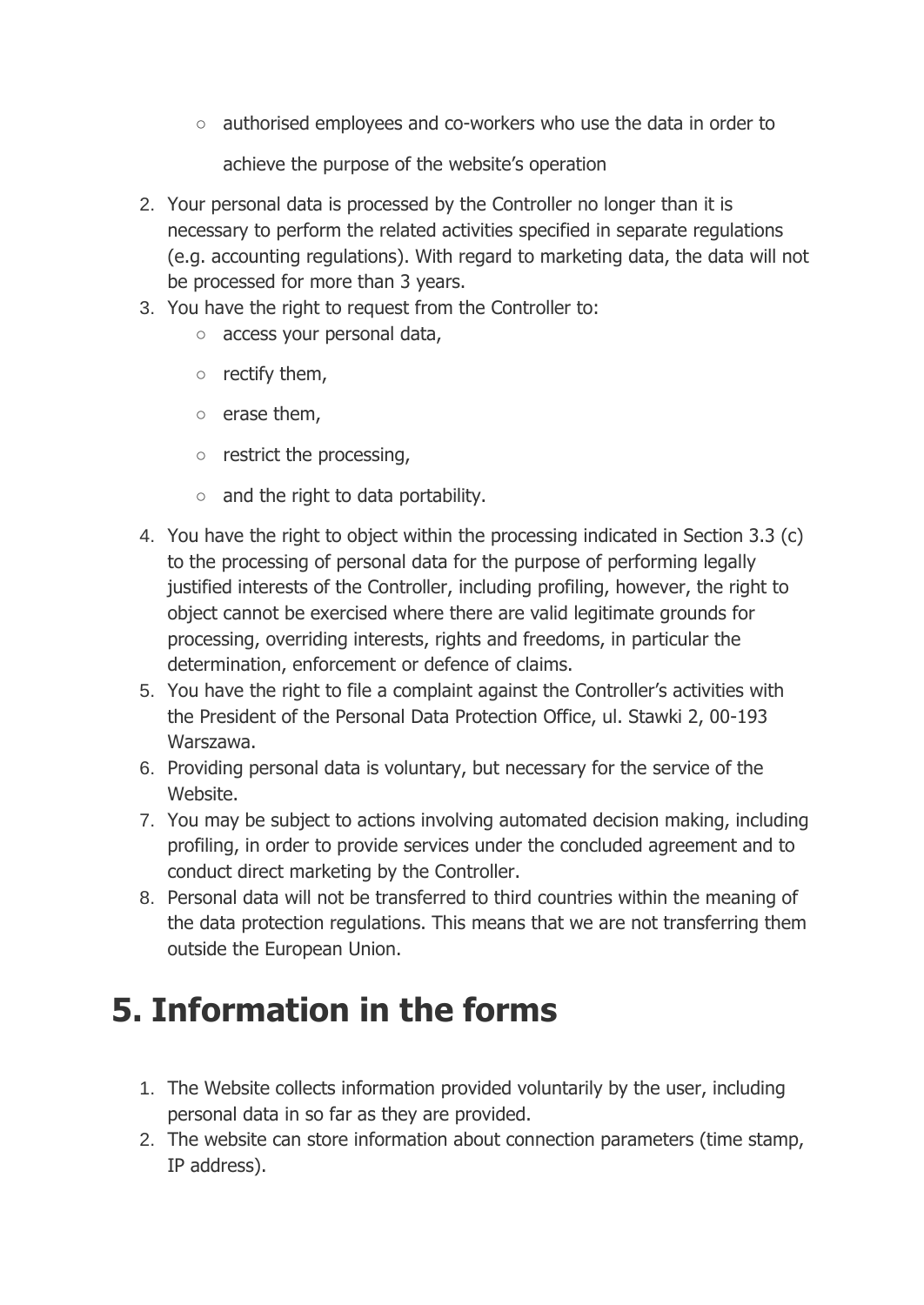- 3. In some cases, the Website may store information that facilitates the linking of data in the form with the e-mail address of the user who fills in the form. In such a case, the user's e-mail address appears within the url of the page containing the form.
- 4. The data provided in the form are processed for the purpose resulting from the function of a specific form, e.g. in order to process a service request or commercial contact, registration of services, etc. The context and description of the form shall from time to time clearly indicate what it is used for.

### **6. Controller's logs**

1. Information about the behaviour of users on the Website may be subject to server logs. This data is used to control the Website.

#### **7. Information on cookies**

- 1. The Website uses cookies.
- 2. Cookies are IT data, in particular text files, which are stored in the end device of Website User and are used to use Website pages. Cookies usually contain the name of the site they come from, the length of time they are stored on the device and a unique number.
- 3. The entity placing cookies on the device of the Website User and obtaining access to them is the Website Operator.
- 4. Cookies are used for the following purposes:
	- 1. maintenance of the Website User session (after logging in), thanks to which the Website User does not have to enter login and password again on every subpage of the Website;
	- 2. the implementation of the purposes set out above under "Major marketing techniques";
- 5. Two basic types of cookies are used in the Website: session cookies and persistent cookies. Session cookies are temporary files that are stored in the user's device until the user logs out, leaves the site or switches off the software (web browser). Persistent cookies are stored in the User's device for a period of time specified in the parameters of cookies or until they are deleted by the User.
- 6. The browser software (Internet browser) usually allows cookies to be stored by default in the User's device. The Website Users may change their settings in this respect. The Internet browser enables you to delete cookies. It is also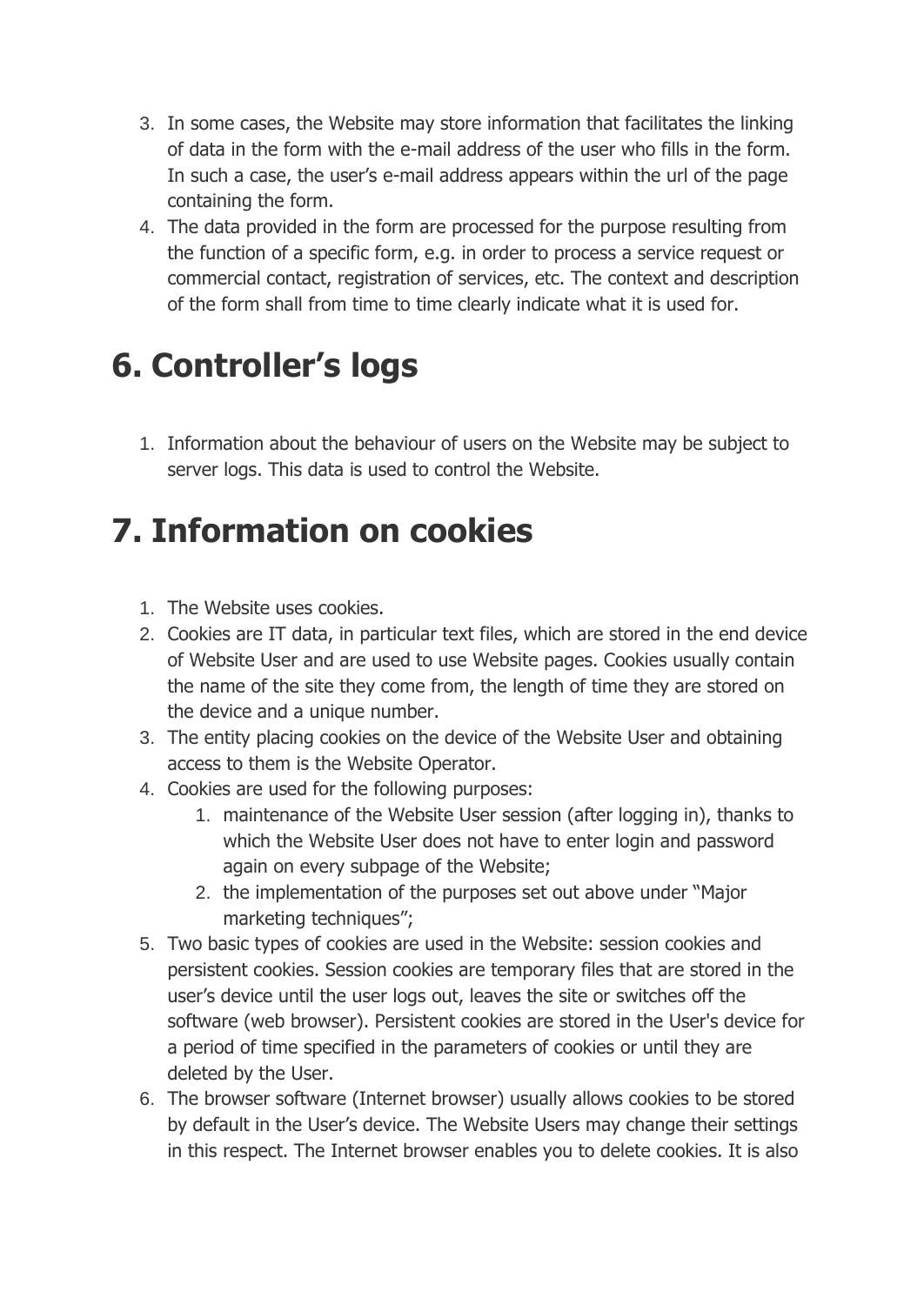possible to automatically block cookies. You can find detailed information on this issue in the help tab or documentation of your Internet browser.

- 7. Limitations on the use of cookies may affect some of the functionalities available on the Website.
- 8. Cookies placed in the Website User's device may also be used by entities cooperating with the operator of the Website, in particular the following companies: Google (Google Inc. with its registered office in the USA), Facebook (Facebook Inc. with its registered office in the USA), Twitter (Twitter Inc. with its registered office in the USA).

## **8. Cookie management – how to give and withdraw your consent in practice?**

#### 1. If the user does not wish to receive cookies, they can change their browser settings. It should be noted, that disabling the use of cookies necessary for authentication, security and maintaining user preferences may impede, and in

- extreme cases may prevent, the use of websites 2. To manage your cookie settings, select the web browser you are using from the list below and follow the instructions:
	- [Edge](https://support.microsoft.com/pl-pl/help/10607/microsoft-edge-view-delete-browser-history)
	- [Internet Explorer](https://support.microsoft.com/pl-pl/help/278835/how-to-delete-cookie-files-in-internet-explorer)
	- [Chrome](http://support.google.com/chrome/bin/answer.py?hl=pl&answer=95647)
	- [Safari](http://support.apple.com/kb/PH5042)
	- [Firefox](http://support.mozilla.org/pl/kb/Włączanie%20i%20wyłączanie%20obsługi%20ciasteczek)
	- [Opera](http://help.opera.com/Windows/12.10/pl/cookies.html)
- 3. Mobile devices:
	- [Android](http://support.google.com/chrome/bin/answer.py?hl=pl&answer=95647)
	- [Safari \(iOS\)](http://support.apple.com/kb/HT1677?viewlocale=pl_PL)
	- [Windows Phone](http://www.windowsphone.com/pl-pl/how-to/wp7/web/changing-privacy-and-other-browser-settings)

#### **9. Data mapping / data processed by our organisation**

#### **Our organisation processes the following data:**

1. Data on employed workers;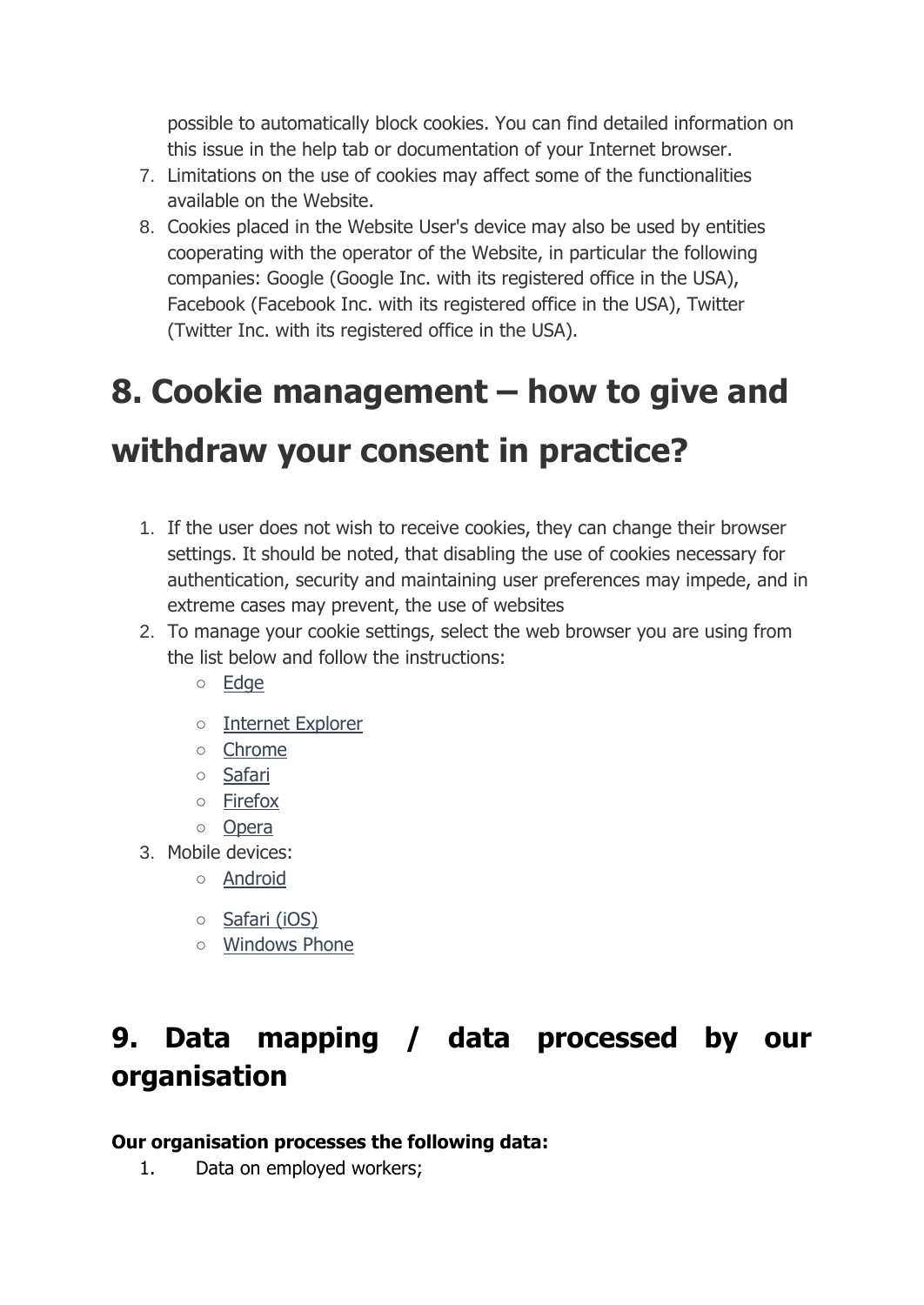- 2. Data on the family members of the employee;
- 3. Candidates' data;
- 4. Contractors' data;
- 5. Co-workers' data;
- 6. Sensitive data of patients at registering tests;
- 7. Archival data.

1. For the purposes of employment / including candidates for employment

These data are necessary for the fulfilment of the employment obligation, including the employee's settlement with public administration bodies and the social insurance institution. For candidates for employment, we receive data based on the candidate's consent. With the employee's consent, we also process family members' data for the purposes of the Social Insurance Institution (ZUS) and other related issues, such as the settlement of annual tax relief.

Data necessary for the execution of the employment contract:

- · first name, last name
- · residential address
- · date of birth and place of birth, PESEL (Personal identification number)
- · identity card number
- · employment record

Data collected with the employee's consent:

- the bank account to which the salary is transferred
- · employee's telephone number for contact
- personal image consent

Personal data of family members obtained from an employee with their consent:

- fist names, last names and PESEL
- · place of residence

Personal data of candidates for employment received with voluntary consent included in the CV:

- · photo
- · telephone number and email address
- hobbies, interests
- and other data that the candidate includes in the CV
- 2. For the purposes of services and agreements, the data of contractors.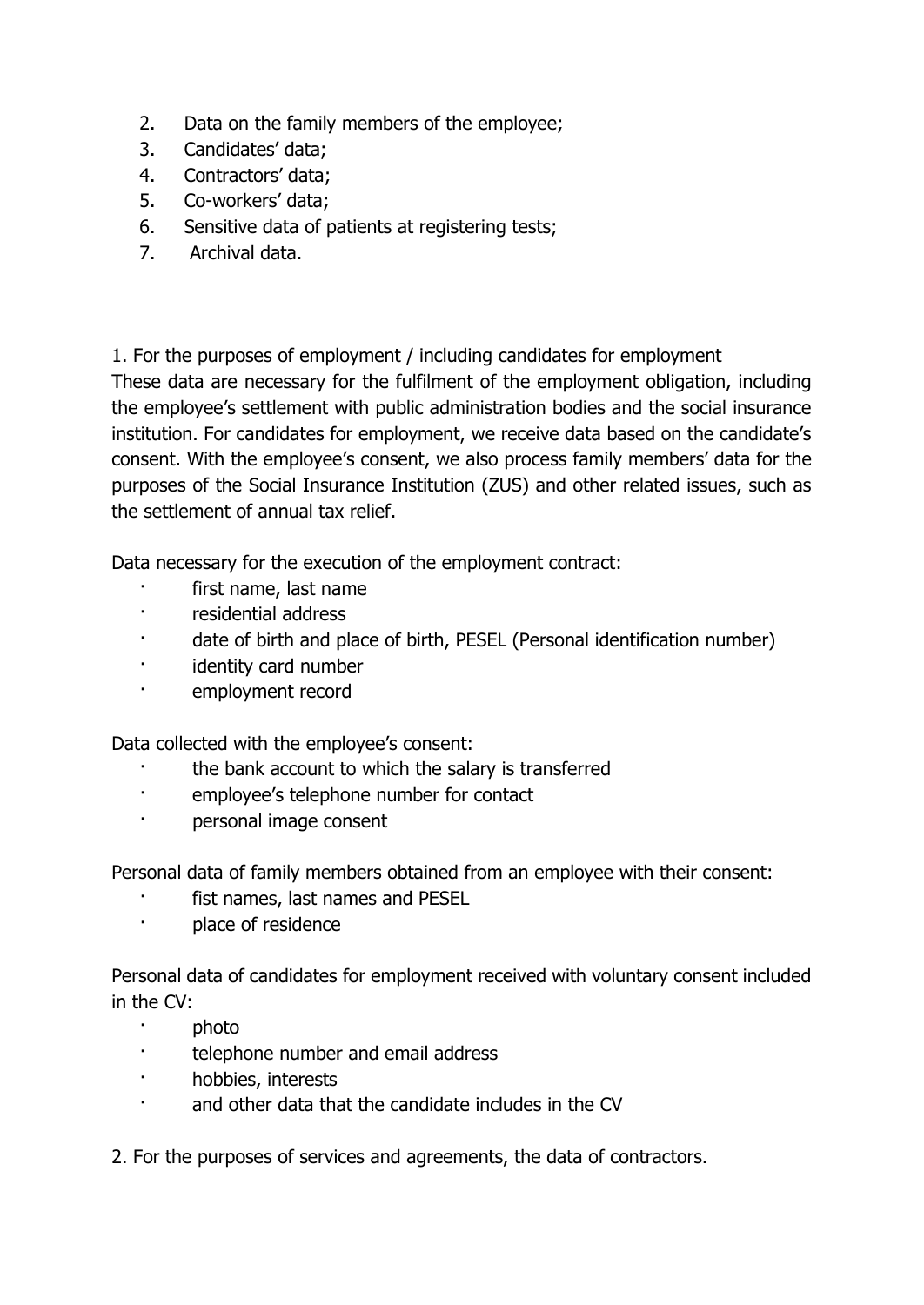We process the data of our contractors in accordance with the Vat law and income tax regulations for settlement purposes. Also the data included in the cooperation agreements according to civil or commercial law. These data include:

- first name and last name
- all company details needed to issue VAT invoices

With the customer's consent, we also process the data needed for contact:

- telephone number
- · email address

3. For the purposes of implementing the cooperation agreement

We process the data of our co-workers in order to implement the cooperation agreement. This data is necessary for the settlement of accounts and to protect the interests of the parties:

- first name and last name
- · company's name and details
- · residential address
- · PESEL in contracts for a specific task and contract of mandate

For contact purposes, with the consent of co-workers, we process the following data:

- telephone number
- · email address

#### 4. Medical data

The basic and most frequent case of medical data processing is the implementation of the service of automatic ECG signal analysis. According to the agreement on the provision of this service, the responsibility for anonymizing the data rests with the customer using the system, however, if the company receives non-anonymized data, they are deleted. The data processed in the company are the following:

ECG signal recording

Additionally, due to the frequent collaboration with medical device manufacturers in the past, the company may occasionally be involved in clinical trials of products. In such a situation, the company will have access to the medical records of the patients participating in the tests. This data will be previously anonymized. The data may include:

- · medications taken
- medical history
- · age
- · weight
- · height